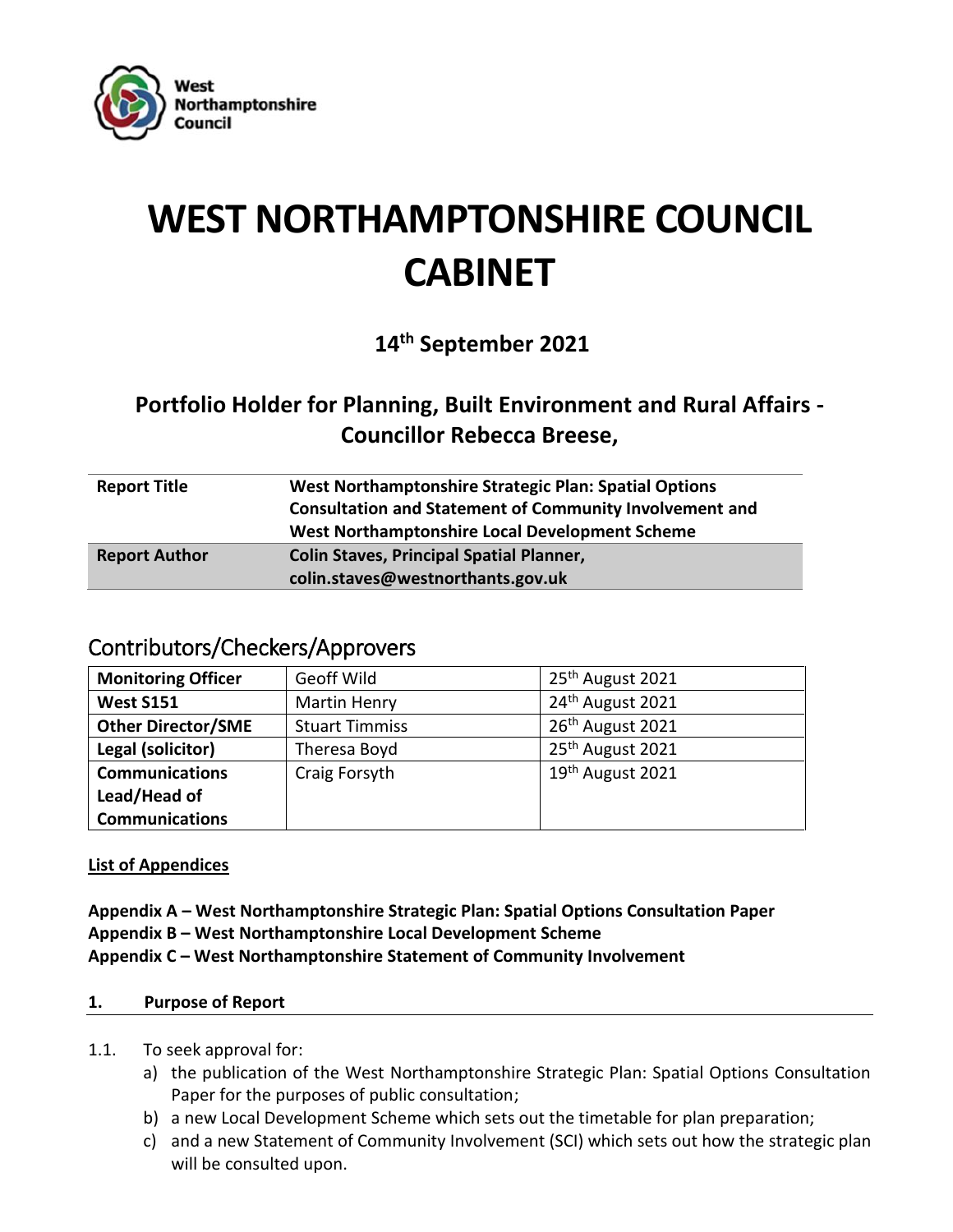#### **2. Executive Summary**

- 2.1 The three predecessor councils agreed to the prepare a new local plan, known as the West Northamptonshire Strategic Plan (WNSP), to review and replace the strategic policies in the West Northamptonshire Joint Core Strategy (JCS) (Local Plan Part 1), which was adopted in December 2014. A consultation on the scope of the WNSP and the issues it should address was undertaken between August and October 2019. A consultation on potential spatial options is the next stage in the preparation of the WNSP. A spatial options consultation paper (Appendix A) has been prepared which sets out a spatial vision for West Northamptonshire and a number of strategic objectives to support the delivery of this vision. A number of potential spatial options are then presented which could meet the housing and economic development needs of West Northamptonshire over a plan period up to 2050.
- 2.2 Local Planning Authorities are required to produce, and keep up to date, a local development scheme (LDS) which sets out and timetables the local plans they will prepare to plan for development in their area. Approval is required for a new local development scheme for West Northamptonshire which sets out the timetable for the West Northamptonshire Strategic Plan and the remaining stages leading to the adoption of the Northampton Local Plan (Part 2) (Appendix B).
- 2.3 Each of the three predecessor councils have produced statements of community involvement, but these were focused on their part 2 plans and other planning matters. A need was identified to produce a SCI which specifically dealt with engagement on the forthcoming strategic plan. Consultation has been undertaken on the SCI (by the former three authorities working together). This report sets out the responses received, suggests changes to the SCI as a result of those comments and requests adoption of the amended SCI. If adopted, it would sit alongside the existing SCIs produced by the predecessor councils. As resources permit these will also be reviewed, to provide a single SCI for all planning matters across the area.

#### **3. Recommendations**

- 3.1 It is recommended that Cabinet:
	- a) Approves the West Northamptonshire Strategic Plan: Spatial Options Consultation Paper (Appendix A) for the purposes of public consultation as set out in this report.
	- b) Approves the West Northamptonshire Local Development Scheme (Appendix B) which is to have effect upon expiry of the call-in period for Cabinet decisions.
	- c) Notes the responses to the consultation on the draft Statement of Community Involvement and adopts the Statement of Community Involvement with the amendments set out in Appendix C.
	- d) Delegates to the Assistant Director: Growth, Climate and Regeneration, in consultation with the Portfolio Holder for Planning, Built Environment and Rural Affairs, authority to make minor editorial and presentational changes to the above documents in their final published form.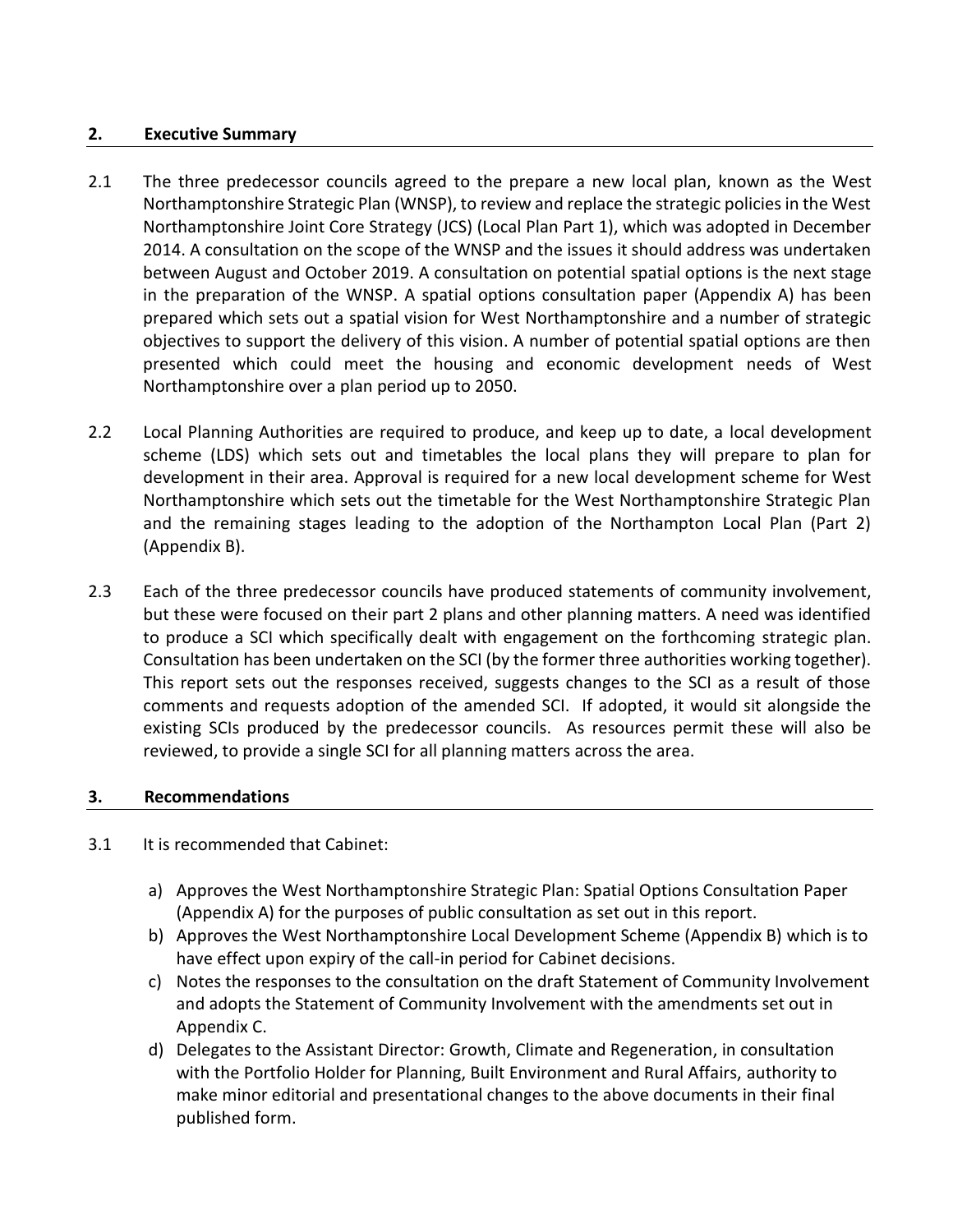#### **4. Reason for Recommendations**

- 4.1 The development plan (or local plan) is central to the planning system with a requirement in law that planning decisions must be taken in line with the development plan unless material considerations indicate otherwise. Each local planning authority must identify their strategic priorities and have policies to address these in their local plans. It is essential that plans are in place and up to date. The preparation of the West Northamptonshire Strategic Plan is required to ensure that the new council has an up to date development plan, and the spatial options consultation is the key next step in the preparation of the plan.
- 4.2 An LDS is required which sets out the Local Plans, which when prepared, will comprise part of the development plan for the area. The LDS must be made available publicly and kept up to date. For West Northamptonshire a new LDS is needed to set out the revised timetable for the West Northamptonshire Strategic Plan and also for the remaining stages of the Northampton Local Plan (Part 2).
- 4.3 Local authorities are also required to have in place an up to date SCI. Consultation has been undertaken on the SCI. This report sets out the responses received during the consultation and proposes changes in response to the representations. If adopted it would set out how the Strategic Plan will be consulted upon, at the various stages of preparation.

#### **5. Report Background**

#### **West Northamptonshire Strategic Plan: Spatial Options Consultation Paper**

- 5.1 The three predecessor councils agreed to the prepare a new local plan, known as the West Northamptonshire Strategic Plan (WNSP), to review and replace the strategic policies in the West Northamptonshire Joint Core Strategy (Local Plan Part 1), which was adopted in December 2014. A joint local development scheme, setting out the timetable for the WNSP was agreed and published in October 2018.
- 5.2 An issues consultation on the scope of the WNSP and the issues it should address was undertaken between August and October 2019. The responses received to the Issues Consultation were reported to the West Northamptonshire Joint Planning and Infrastructure Board in January 2020.
- 5.3 Since the beginning of 2020 technical work has continued to support the preparation of the plan and to support the next stage of consultation on potential spatial options. This work has included a housing and economic needs assessment which assesses future development needs for housing (both market and affordable) and employment over the period 2020-2050. Work has also progressed on the preparation of a strategic land availability assessment (SLAA). The SLAA provides an assessment of land availability to help identify a future supply of land which is suitable, available and achievable for housing and economic development over the plan period covered by the WNSP. The SLAA is a key element of the evidence base for the plan.
- 5.4 Using the technical work that has been completed, the Strategic Plan Project Team has produced a Spatial Options Consultation Paper which is attached as Appendix A to this report. The consultation paper sets out a proposed spatial vision for West Northamptonshire which outlines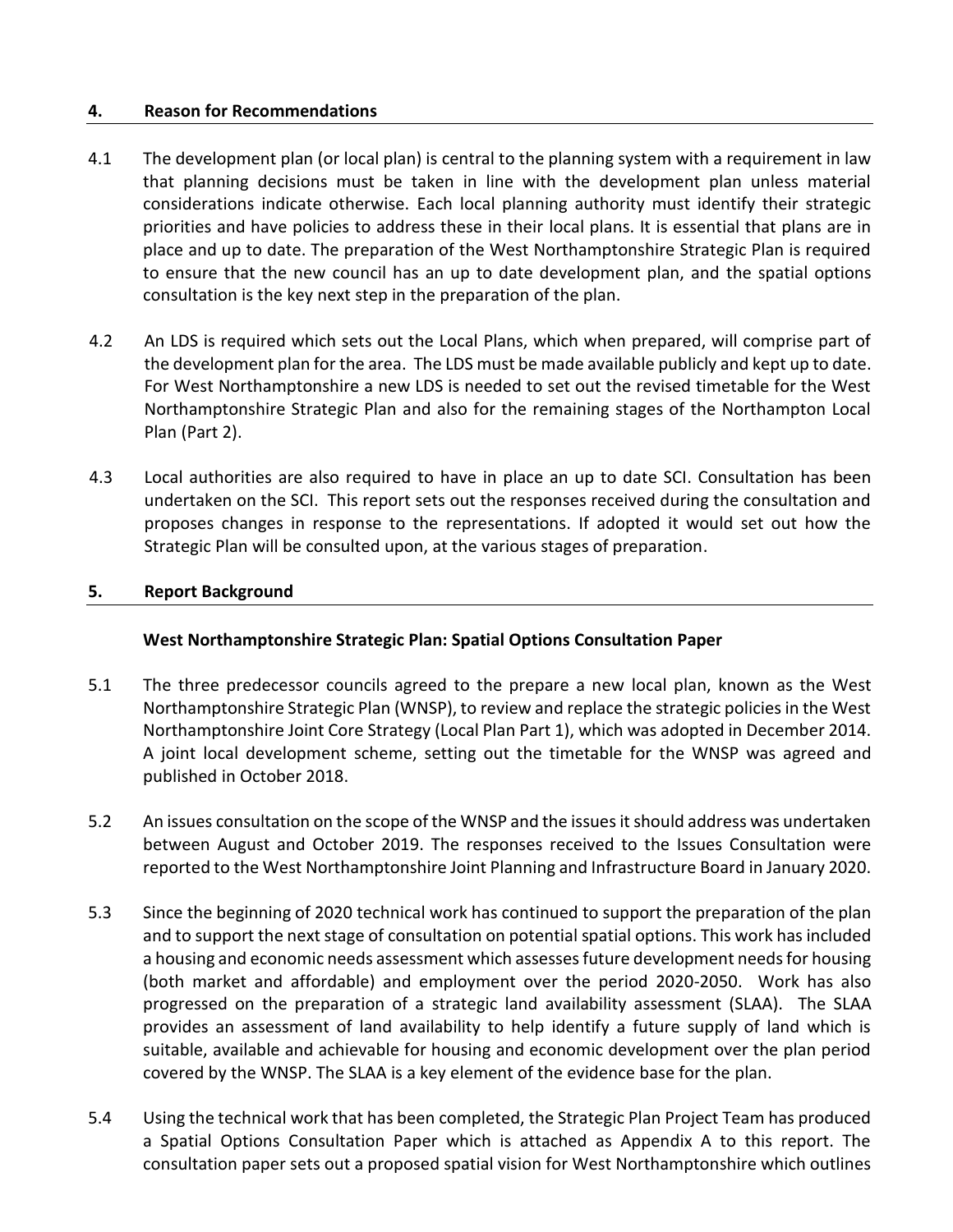the ambition for West Northamptonshire's economy, people and environment in 2050. Place based visions are also included for Northampton, Daventry, Brackley, Towcester and the rural areas. The vision has been informed by responses received to the Issues consultation and has been further developed through engagement with members and senior officers. It also seeks to reflect key elements of the recently approved corporate plan.

- 5.5 The spatial vision is supported by 16 strategic objectives which are grouped under five of the priorities set out in the corporate plan. Whilst the basis for these objectives lies in the existing Joint Core Strategy they have been reviewed and updated to reflect the responses received to the Issues consultation and changing circumstances. The consultation paper is seeking the views of stakeholders and the community as to whether the vision and objectives are appropriate for West Northamptonshire.
- 5.6 The consultation paper then provides details of the scale of housing and employment growth that may be required over the plan period to 2050 as identified in the Housing and Economic Needs Assessment. From the technical work undertaken to date a range of potential spatial options to meet the housing and economic needs of the area is presented. These options include potential growth at Northampton, Daventry, Brackley, and Towcester, together with options to the north-west of Milton Keynes and to the south of Long Buckby. Commentary is also included on the scale of growth that may be acceptable in the rural areas of West Northamptonshire. Potential options for strategic employment growth are presented, principally focussed on the M1 corridor.
- 5.7 All of the options in the consultation paper are being presented as potential options rather than preferred options at this stage. In all cases further technical work is required before the preferred spatial options are agreed. One such piece of work is a study of the potential for new settlements in West Northamptonshire which has not yet been completed. The findings of this study and any potential new settlement options arising from it will be subject to consultation at the next stage of plan preparation.
- 5.8 The purpose of the consultation is to seek the views of our community and stakeholders and ensure that they play a key role is determining the preferred spatial strategy. Respondents to the consultation will be able to suggest alternative options and a further opportunity will be provided to submit new site proposals through a reopened 'call for sites'.
- 5.9 Subject to Cabinet approval, the spatial options consultation paper will be published for an eightweek consultation period starting in October. The final details of the consultation strategy are being agreed with the corporate consultation and communication teams.

# **West Northamptonshire Local Development Scheme**

5.10 As indicated above local authorities are required to publish a local development scheme (LDS) setting out details of the Local Plans they intend to prepare and ensure that this is kept up to date. The joint LDS prepared in 2018 is now out of date and needs to be updated to reflect the current timetable for the strategic plan. It also needs to include the completion of the remaining stages of the Northampton Local Plan (Part 2) given that the LDS now applies to the new council.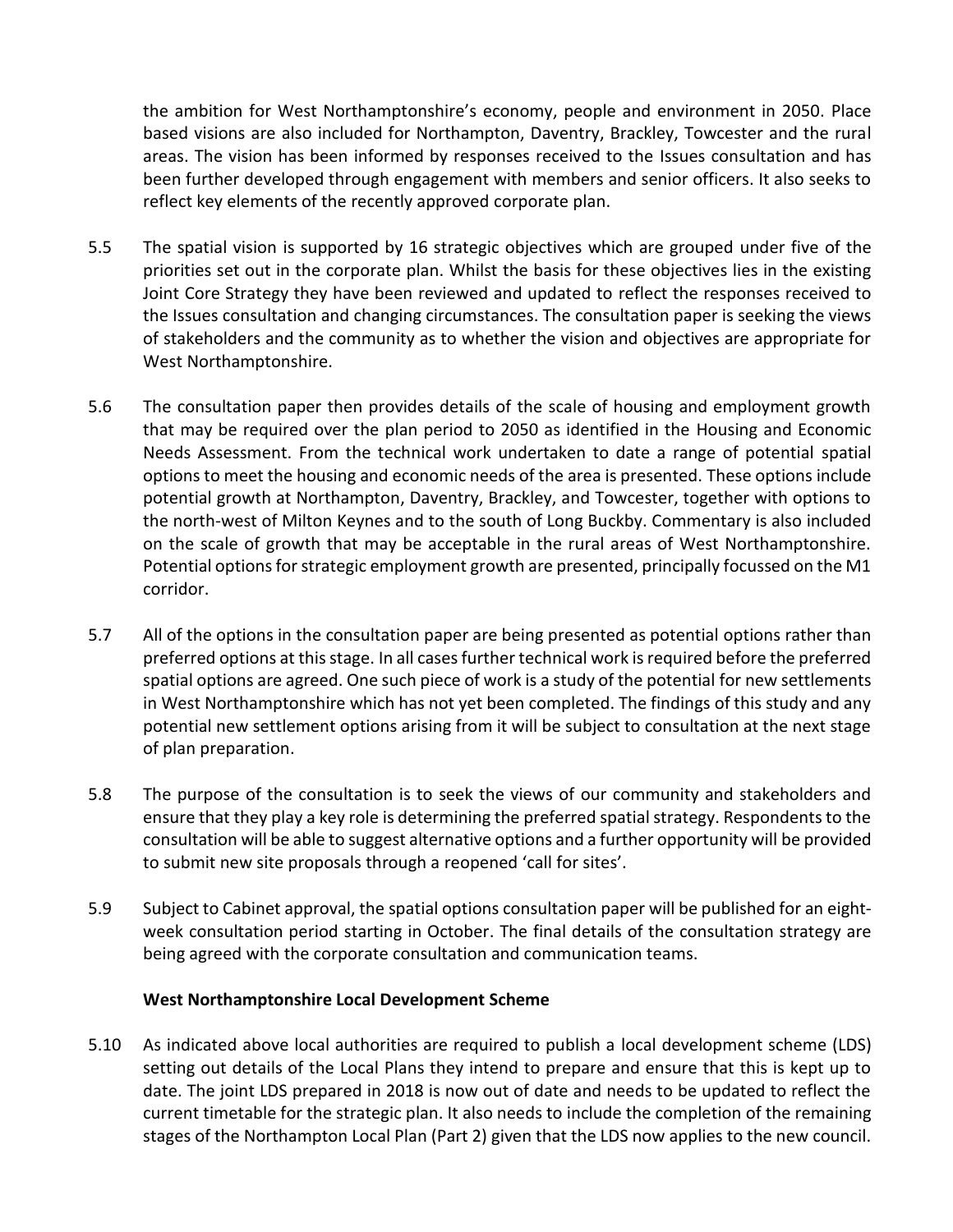Local authorities are required to specify the date that LDSs will be effective from, it is suggested that this is upon expiry of the call-in period for cabinet decisions.

5.11 An LDS (attached as Appendix B) has been prepared setting out the anticipated timetable for the preparation of the WNSP and the examination and adoption stages of the Northampton Local Plan (Part 2). The LDS anticipates that the WNSP would be submitted for examination in April 2023 with adoption in March 2024. The timing of the examination hearings for the Northampton Part 2 Plan has not yet been settled, however given the progress made in preparing for the examination it is possible that they could take place between October and December this year and subject to the examination Inspectors' findings the plan could be adopted by April or May 2022.

# **West Northamptonshire Statement of Community Involvement**

- 5.12 All local authorities are required to have in place an up to date SCI. Each of the predecessor councils produced SCIs (of various dates), which remain in place. However, they deal largely with the part 2 plans and other planning matters. They do not provide a single co-ordinated approach to inform plan making across West Northamptonshire and are not therefore fit for purpose for the forthcoming strategic plan.
- 5.13 A draft SCI was produced and agreed for consultation by the three predecessor councils. Consultation took place towards the end of 2020. A copy of the consultation draft version can [be seen here.](https://westnorthantsplan.inconsult.uk/WNSP_SCI/consultationHome)
- 5.14 Appendix C sets out the responses received and suggests changes to the SCI as a result. Responses were received from a variety of sources including organisations, parish councils, statutory consultees and residents. The majority were largely supportive of the approach, whilst some suggested changes. The changes are relatively minor but add useful clarity to various parts of the document.
- 5.15 Some further editorial changes will also be required to reflect the fact that the document will be in its final form, as opposed to a consultation draft, and it will be a document of the West Northamptonshire Council rather than the three predecessor councils.
- 5.16 The existing SCI's produced by the former sovereign councils will remain in place, however as resources permit, they will be updated and replaced with a single SCI for all planning matters in West Northamptonshire.

#### **Editorial and Presentational Changes**

5.17 The spatial options document and LDS set out in the appendices are presented in a draft word document format. There will be a need to make further editorial and presentational changes to the final published versions of the documents and delegated authority is sought for these. For example, the communications team is working on the final publication version of the spatial options consultation paper to make it more attractive and accessible to the community. Some further editorial changes will also be required to the SCI to reflect the fact that the document will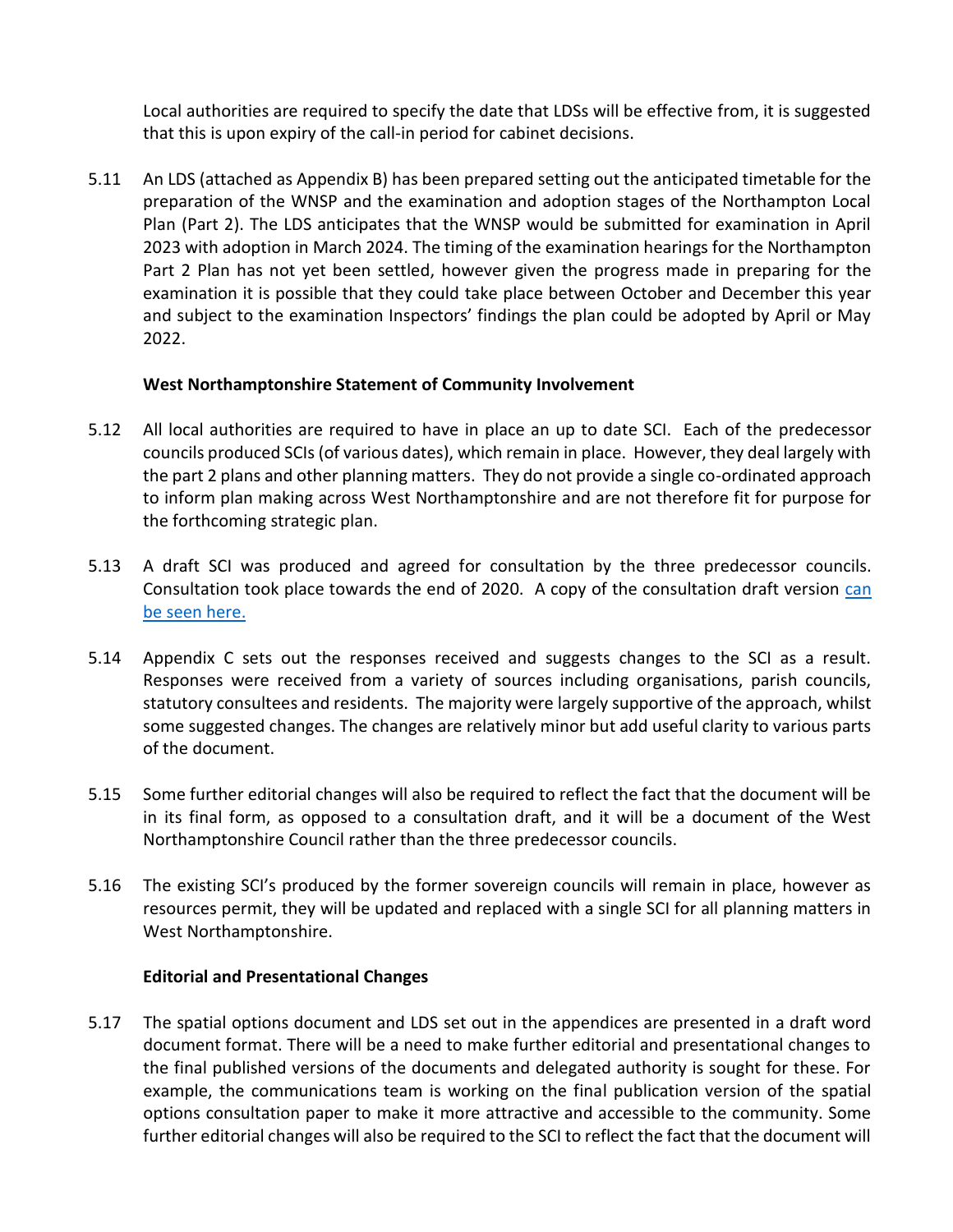be in its final form, as opposed to a consultation draft, and it will be a document of the West Northamptonshire Council rather than the predecessor councils.

#### **6. Issues and Choices**

#### **West Northamptonshire Strategic Plan: Spatial Options Consultation Paper**

- 6.1 The preparation of the WNSP is an important priority for West Northamptonshire Council and it is essential that the council has an up to date development plan that identifies the strategic priorities for the area and provides a policy framework to ensure the delivery of those priorities. The recently adopted part 2 local plans covering the Daventry and South Northamptonshire areas and the emerging part 2 local plan for Northampton, will provide the Council with a set of up to date development management policies. However, the existing part 1 local plan (i.e. the JCS) was adopted at the end of 2014 and needs to be reviewed and updated for a number of reasons, including changes in national policy and to respond to new challenges and opportunities such as those associated with the Oxford-Cambridge Arc and the emerging Spatial Framework.
- 6.2 The spatial options consultation is a key stage in the process of preparing the WNSP and an important step in ensuring that the council has an up to date part 1 plan at the earliest opportunity. Cabinet could choose not to agree the spatial options consultation at this stage, but this would risk delays in the timetable.
- 6.3 The proposed consultation will provide an important opportunity for our community, statutory bodies, and other stakeholders to inform the development of the preferred spatial strategy and strategic development options at a relatively early stage in the process. At this stage all of the options are presented as having potential, rather than being preferred and as such it will be a genuinely open consultation.
- 6.4 When the plan reaches the examination stage, the council will be expected to show that it has considered all reasonable alternatives in the development of its spatial strategy. The Spatial Options consultation will help the council to demonstrate that it has done just that.

#### **West Northamptonshire Local Development Scheme**

- 6.5 The LDS presented at Appendix B sets out a reasonable timetable for the preparation of the WNSP and the completion of the remaining stages of the Northampton Local Plan (Part 2) based on the resources currently available. It is a statutory requirement for the council to publish an LDS and ensure that it is up to date, and as such failing to approve an LDS is not an option.
- 6.6 Cabinet could consider options for preparing the WNSP more quickly, but this would necessitate additional resources, and may also run the risk that the plan would not be thoroughly prepared and could be found to be unsound at examination.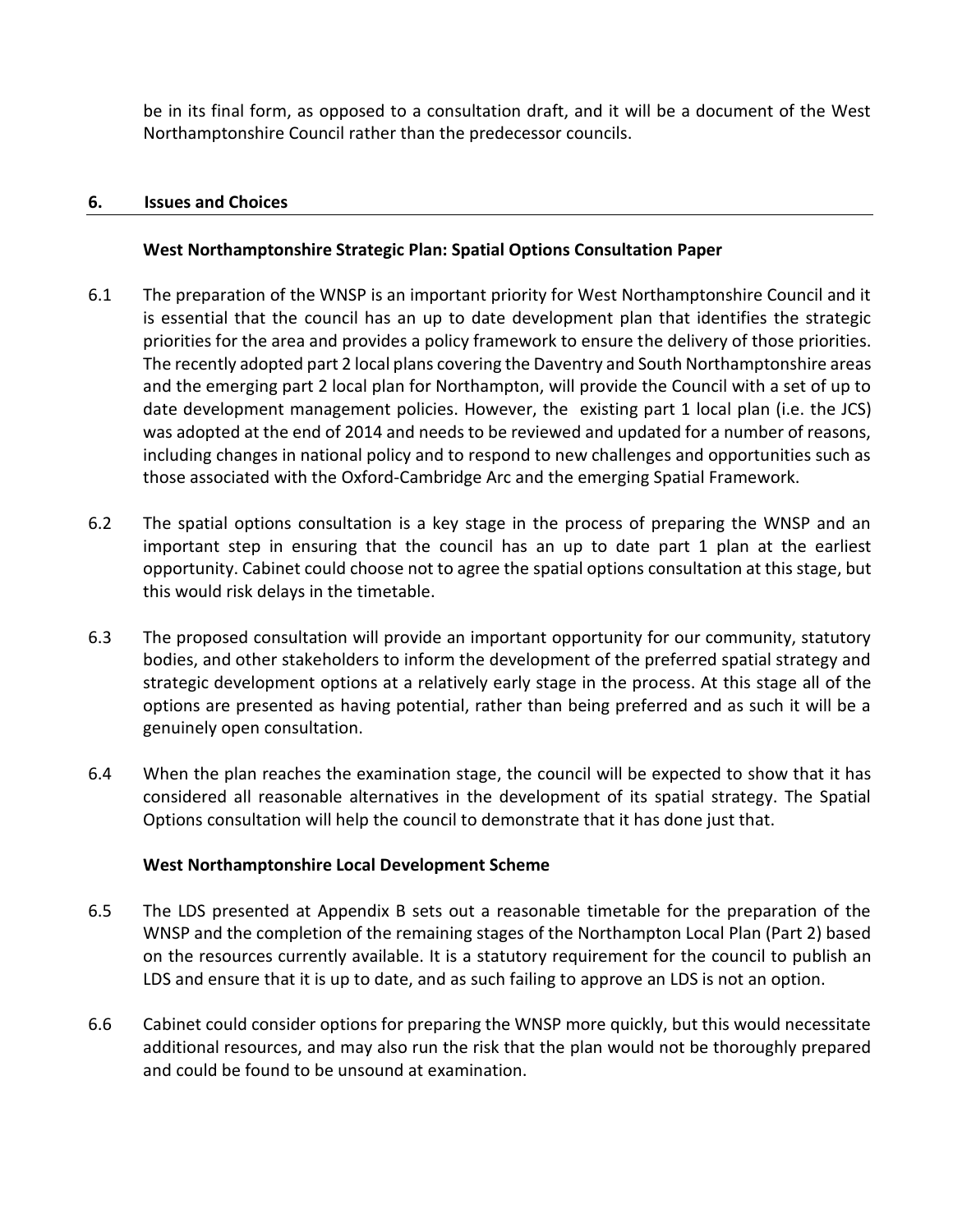# **West Northamptonshire Statement of Community Involvement**

- 6.7 The cabinet could choose to accept the suggested changes as a result of consultation, in their current or an amended form.
- 6.8 The cabinet could choose to adopt or not the SCI. If it chose not to it would not have an SCI in place that deal with engagement on the strategic plan, this could prove to be an issue when the plan comes forward for examination in due course, as the examiners will want to be assured that proper processes are in place and have been followed in order to find the plan sound.

# **7. Implications (including financial implications)**

# 7.1 **Resources and Financial**

7.1.1 The spatial options consultation, the implementation of the SCI and the examination and adoption of the Northampton Part 2 Local Plan can all be met from existing resources. Further consideration of the budget required to deliver the strategic plan may be required in future years.

# 7.2 **Legal**

- 7.2.1 The strategic plan will form part of the statutory development plan for West Northamptonshire and as such it is being prepared in accordance with the provisions of the Planning and Compulsory Purchase Act 2004 and the Town and Country Planning (Local Planning) (England) Regulations 2012.
- 7.2.2 It is a statutory requirement (Section 15 of the Planning and Compulsory Purchase Act 2004) to publish a local development scheme and ensure that it is kept up to date.
- 7.2.3 It is a statutory requirement that the council prepares a statement of community involvement and engages stakeholders when preparing new planning policy.

#### 7.3 **Risk**

- 7.3.1 Failure to prepare an up to date development plan for the area would mean that the council runs the risk of not being able to effectively manage development in its area, and to secure benefits associated with such development such as contributions to infrastructure. There would be an increased risk of speculative applications and planning by appeal.
- 7.3.2 Failure to maintain an up to date LDS would be criticised by the independent examiner of the strategic plan and could lead to the plan failing the legal tests.
- 7.3.3 Not having an SCI in place would introduce a risk that the independent examiner of the strategic plan is not satisfied that appropriate processes for engagement were in place.